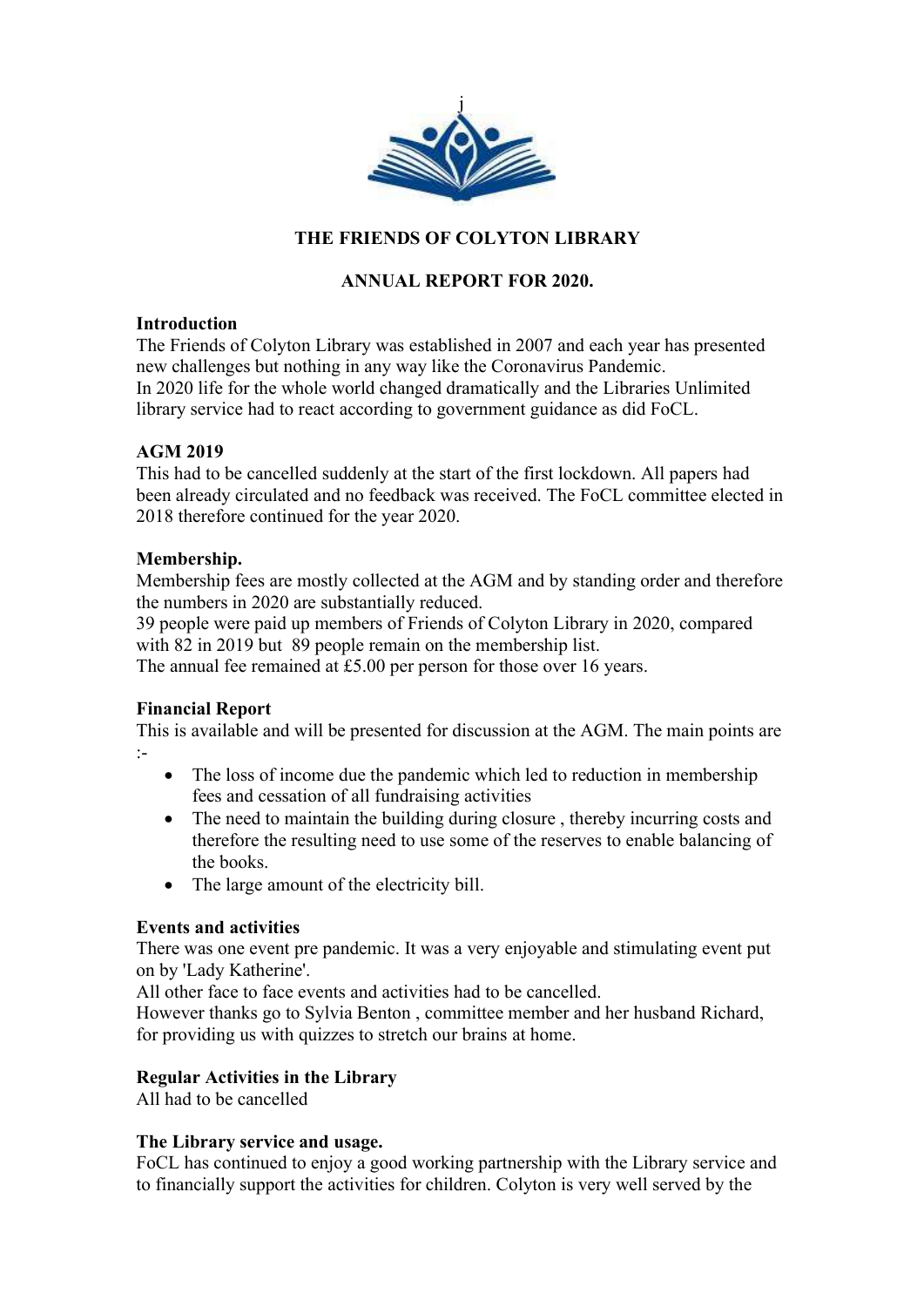team from Libraries Unlimited - Diane Parker-Dennison and Ida Nolemo as the regular staff - led by Richard O'Mahoney, Supervisor for Colyton and Seaton. They have worked unstintingly and cheerfully throughout the year providing whatever kind of service was suitable and safe either online or in the Library. There was always some sort of service available and we are extremely grateful to them all.

## The Volunteer Team

Volunteers continued to receive LU communications .

## Communication.

The Parish magazine is used as a way of communicating and had a library page every month. This has continued.

FoCL has its own website, thanks to Adrian West who created it and maintains it. It is now kept up to date due to the dedication of committee member Jaq Moore. www.friendsofcolytonlibrary.co.uk

## Fundraising activities 2020

FoCL is responsible for the building running costs, estimated to be £4,000.00 pa, of which Libraries Unlimited pay £2000.00. The annual amount required by FoCL to cover this is therefore £2,000.00 pa.

Only one activity pre lockdown1 was held which raised £101.00

## Plans for 2021 ( Wish List)

Obviously this will be governed by the state of the pandemic in UK.

- Training and recruitment of volunteers
- Membership drive
- Annual quiz
- Invitation to Poet Laureate Simon Armitage to visit (He originally planned to visit libraries in places beginning with C in 2020)
- Annual outing
- Fundraising drive to improve depleted reserve
- Continue to support the activities for children.

#### The 2020 – 2021 Committee.

The members have been: Jane Dauncey – Chair, Sue Wilson Treasurer and membership secretary, Jan Uden – minutes secretary, Roger Moore, Sylvia Benton - Events organiser and Volunteer co-ordinator, Mark Mann- Building boss, Jenny Brinkler, Juliana Slobodian. Co-opted member Richard O'Mahoney– Library Supervisor. Jaq Moore, co-opted member for communications and proposed new role – Junior representative, Morgan Watkins.

#### Summary.

This has been a completely unexpected year which has affected everyone in all manner of ways .

We think especially of those who suffer the consequences of the current pandemic and ask everyone to stay safe and help us all to adjust to the new normal.